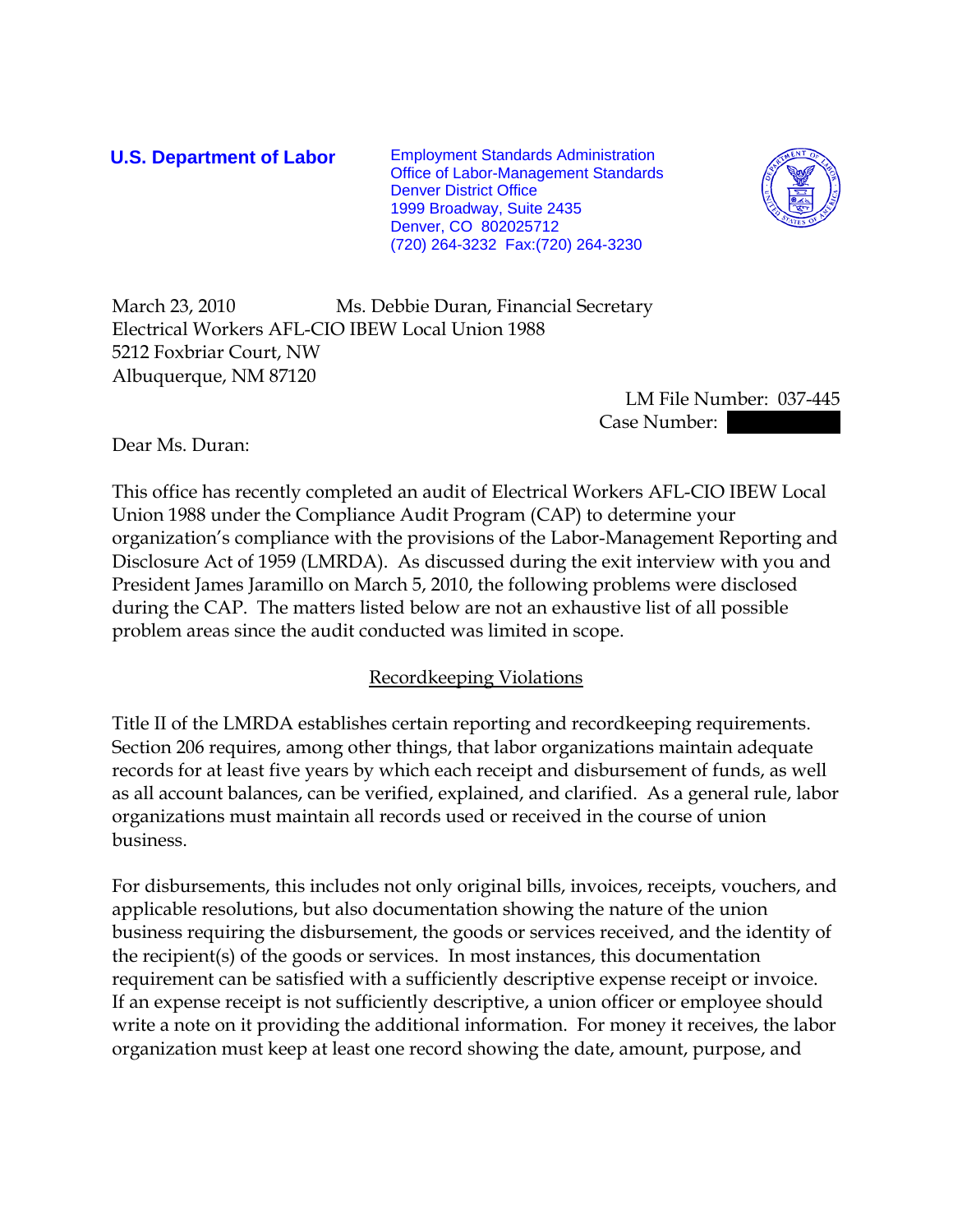Letter/Ms. Debbie Duran March 23, 2010 Page 2 of 4

source of that money. The labor organization must also retain bank records for all accounts.

The audit Local Union 1988's 2009 records disclosed the following recordkeeping violation.

General Reimbursed and Credit Card Expenses

Local Union 1988 had not retained adequate documentation for reimbursed expenses and credit card expenses incurred by union officers totaling at least \$2,790. For example, the local had no documentation for airfare for your travel to Washington, DC in September 2008 and had to reconstruct documentation for other officers' travel expenses during the audit.

As previously noted above, labor organizations must retain original receipts, bills, and vouchers for all disbursements. The president and treasurer (or corresponding principal officers) of your union, who are required to sign your union's LM report, are responsible for properly maintaining union records.

Based on your assurance that Local Union 1988 will retain adequate documentation in the future, OLMS will take no further enforcement action at this time regarding the above violation.

## Reporting Violations

The audit disclosed a violation of LMRDA Section 201(b), which requires labor organizations to file annual financial reports accurately disclosing their financial condition and operations. The Labor Organization Annual Report Form LM-3 filed by Local Union 1988 for fiscal year ending June 30, 2009, was deficient in the following areas:

Disbursements to Officers (LM-3)

Local Union 1988 did not report the names of some officers and the total amounts of payments to them or on their behalf in Item 24 (All Officers and Disbursements to Officers). The union must report in Item 24 all persons who held office during the year, regardless of whether they received any payments from the union.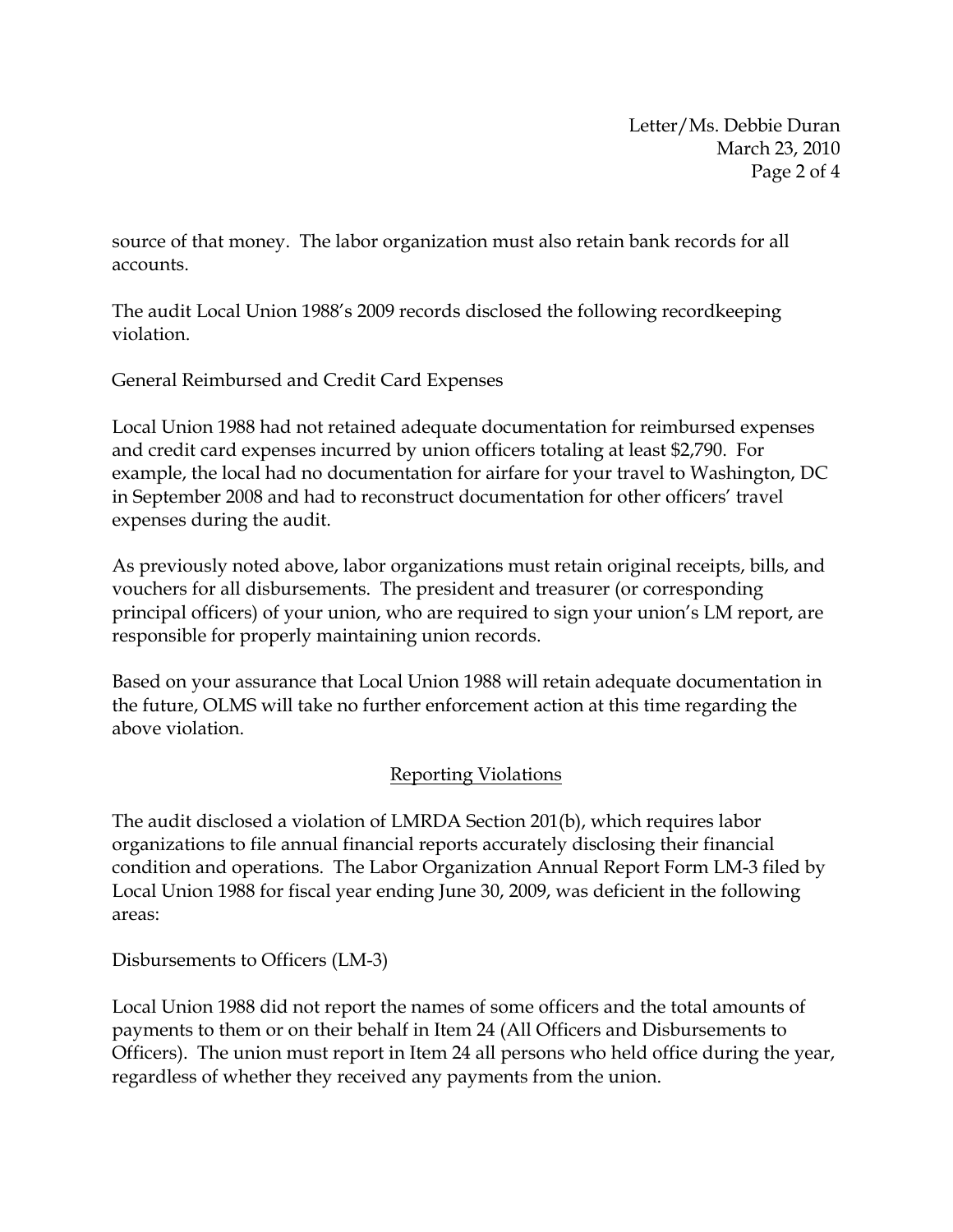Letter/Ms. Debbie Duran March 23, 2010 Page 3 of 4

The union must report most direct disbursements to Local Union 1988 officers and some indirect disbursements made on behalf of its officers in Item 24. A "direct disbursement" to an officer is a payment made to an officer in the form of cash, property, goods, services, or other things of value. See the instructions for Item 24 for a discussion of certain direct disbursements to officers that do not have to be reported in Item 24. An "indirect disbursement" to an officer is a payment to another party (including a credit card company) for cash, property, goods, services, or other things of value received by or on behalf of an officer. However, indirect disbursements for temporary lodging (such as a union check issued to a hotel) or for transportation by a public carrier (such as an airline) for an officer traveling on union business should be reported in Item 48 (Office and Administrative Expense).

Local Union 1988 must file an amended Form LM-3 for fiscal year ending June 30, 2009, to correct the deficient items discussed above. I provided you with a blank form and instructions, advised you that the reporting forms and instructions are available on the OLMS website (www.olms.dol.gov), and have included an additional blank form and instructions. The amended Form LM-3 should be submitted to this office at the above address as soon as possible, but not later than April 6, 2010. Before filing, review the report thoroughly to be sure it is complete, accurate, and signed properly with original signatures.

## Other Violations

The audit disclosed the following other violation(s):

Inadequate Bonding

The audit revealed a violation of LMRDA Section 502 (Bonding), which requires that union officers and employees be bonded for no less than 10 percent of the total funds those individuals or their predecessors handled during the preceding fiscal year.

Local Union 1988's officers and employees are currently bonded for \$5,000, but they must be bonded for at least \$5,823. Local Union 1988 should obtain adequate bonding coverage for its officers and employees immediately. Please provide proof of bonding coverage to this office as soon as possible, but not later than April 6, 2010.